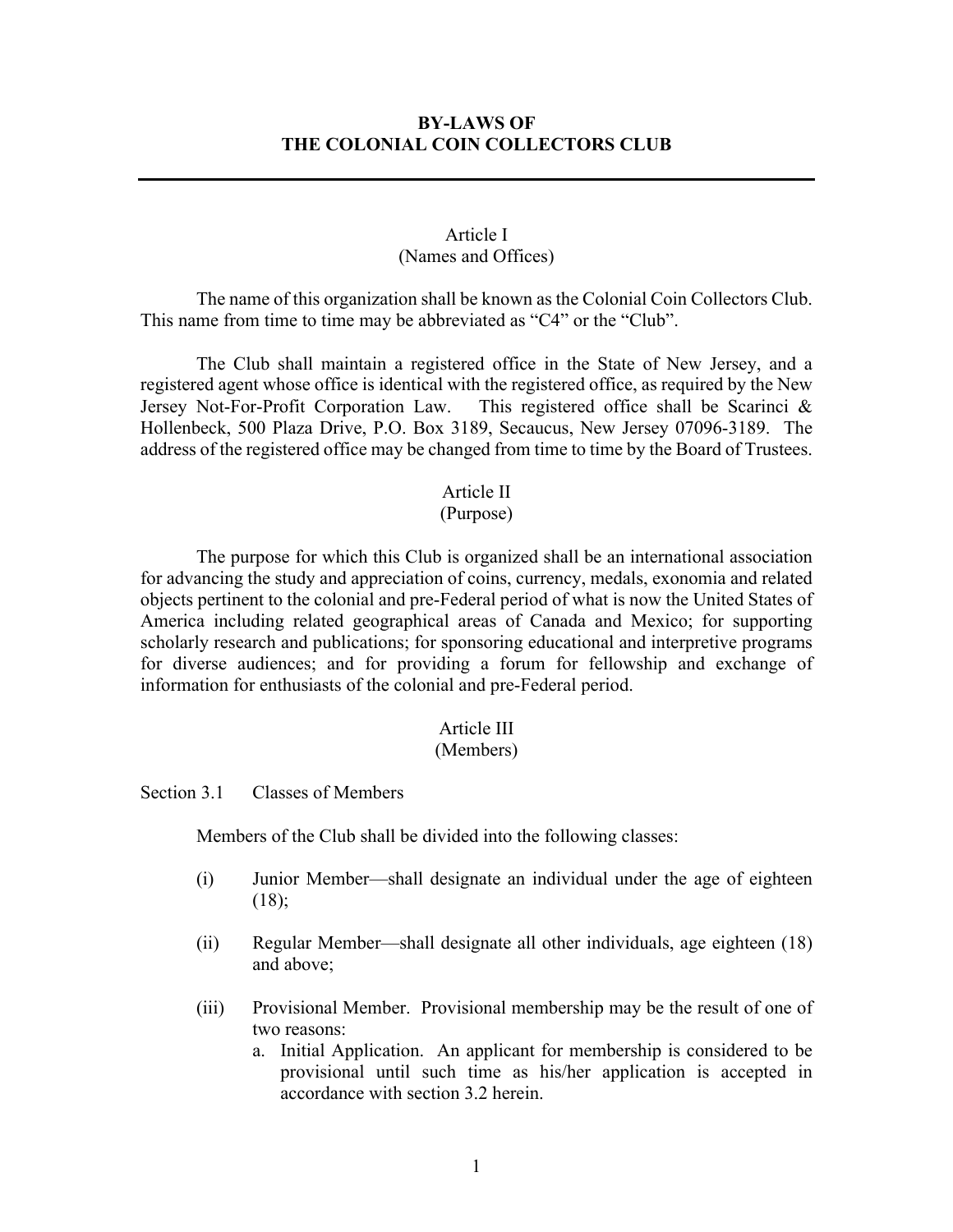- b. Reinstatement following expulsion. Following reinstatement after being expelled from the Club, the reinstated member must undergo a period of provisional membership, as defined in section 3.8.
- (iv) Life Member—shall designate who has been in good standing in the club for at least one (1) year duration and who, upon application to the Board and satisfaction of all qualifications as established from time to time for life membership, is accepted by a two-thirds (2/3) vote of the Board of Directors; and
- (v) Honorary Member—shall designate an individual who has been recognized for his/her achievements, contributions or research relating to the colonial era as it pertains to coins, money or related subjects and is so designated by a two-thirds (2/3) vote of the Board of Directors.

# Section 3.2 Application for Membership

A prospective new member shall apply for membership, either as a Junior Member or Regular Member, by submitting an application form, in writing, along with payment of the then current membership dues to an officer or director of the Club. Upon acceptance of the application form and the payment of said dues, the prospective new member shall receive the status of a Provisional Member. The names of all Provisional Members shall be published in the *C4 Newsletter*. Provided that no existing Regular or Life Member objects, in writing, to the Board of Directors, to the admission of a Provisional Member within thirty (30) days of the date of publication, such Provisional Member shall receive the status of Regular Member or Junior Member, as appropriate. If, however, an existing Regular or Life Member so objects in writing, the Board of Directors shall review such application and, unless a majority of the Board of Directors opposes the Provisional member, such Provisional Member shall receive the status of Regular Member or Junior Member, as appropriate. If a majority of the Board opposes the Provisional Member, the initial payment of dues will be refunded and the Provisional Membership terminated.

#### Section 3.3 Renewal of Membership

A Regular Member or a Junior Member may renew his/her membership by paying then current membership dues by the first day of March of the respective calendar year for which dues are outstanding. A Junior Member shall pay dues as and be designated as a Regular Member in the calendar year following his/her eighteenth birthday.

Failure to pay dues by the first day of March of the respective calendar year shall result in an automatic suspension of membership, subject to reinstatement. Reinstatement shall occur upon request of a suspended member by the payment of dues for the then current calendar year. A reinstated member shall not be entitled to any benefits accruing to members in good standing during the period of his/her suspension.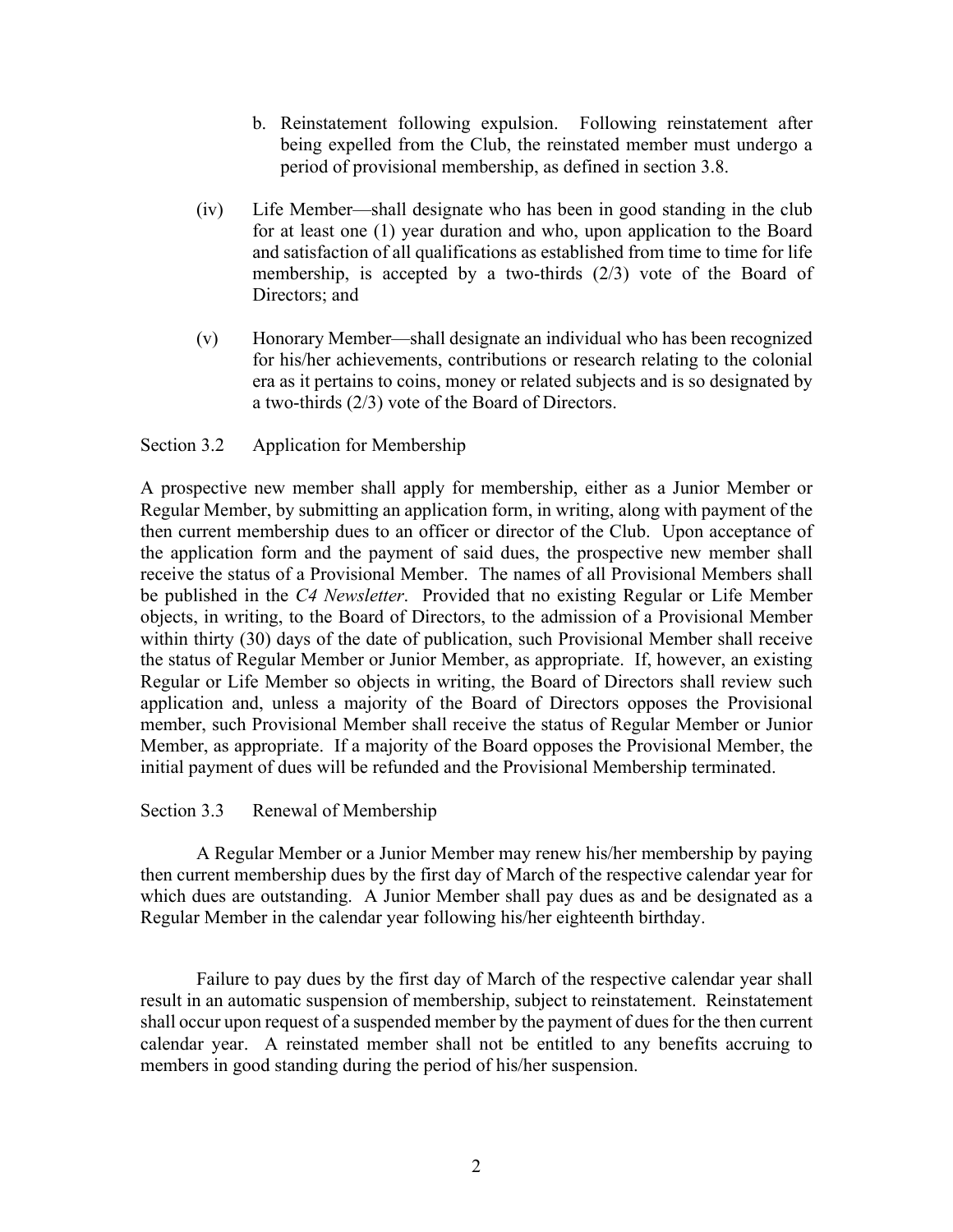#### Section 3.4 Membership Dues

Membership dues for Regular Members and Life Members shall be as determined from time to time by the Board of Trustees. Yearly membership dues for Junior Members shall be one-half that of Regular Members. Honorary members shall not be required to pay membership dues. A member's dues for his/her initial term of membership shall be payable upon application for membership. Thereafter, annual membership dues shall become due and payable on the first day of March of the calendar year.

# Section 3.5 Membership Numbers.

Membership numbers will not be assigned in order to promote and maintain a friendly and open atmosphere within the Club.

# Section 3.6 Suspension and Expulsion of a Member

The Board of Directors, by affirmative vote of two-thirds (2/3) of the entire Board may suspend the membership of any member for cause, including dishonorable conduct, or actions inimical to the best interests of the Club, or such other cause which the Board deems good and sufficient, by setting forth written notice, with reasonable specificity, the reason(s) for the suspension. Such suspension shall not exceed a period of three (3) years.

The Board of Directors, by affirmative vote of two-thirds (2/3) of the entire Board may expel a member for cause, including dishonorable conduct, or actions inimical to the best interests of the Club, or such other cause which the Board deems good and sufficient, by setting forth written notice, with reasonable specificity, the reason(s) for the expulsion.

If written demand is made within twenty (20) days of the receipt of such notice of suspension or expulsion, the member shall be entitled to appeal to the membership at large. The suspension or expulsion of such member shall be determined at the next Annual Meeting by a vote of all members with proxy votes being cast for all non-attending members in proportion to the vote of the Board of Directors for suspension or expulsion. An affirmative vote of two-thirds (2/3) of the membership shall then result in the suspension or expulsion.

# Section 3.7 Reinstatement of Suspended Member

Any suspended member, following expiration of the period of suspension, may make special application to the Board of Directors for reinstatement, and shall be reinstated upon a majority vote of the Board of Directors. Should the suspended member fail to be reinstated by a vote of the Board, such member may appeal to the membership at large, and the reinstatement of such member shall be determined at the next Annual Meeting by a vote of all members with proxy votes being cast for all non-attending members in proportion to the vote of the Board of Directors for reinstatement. An affirmative vote of a majority of the membership shall then result in the reinstatement of such member.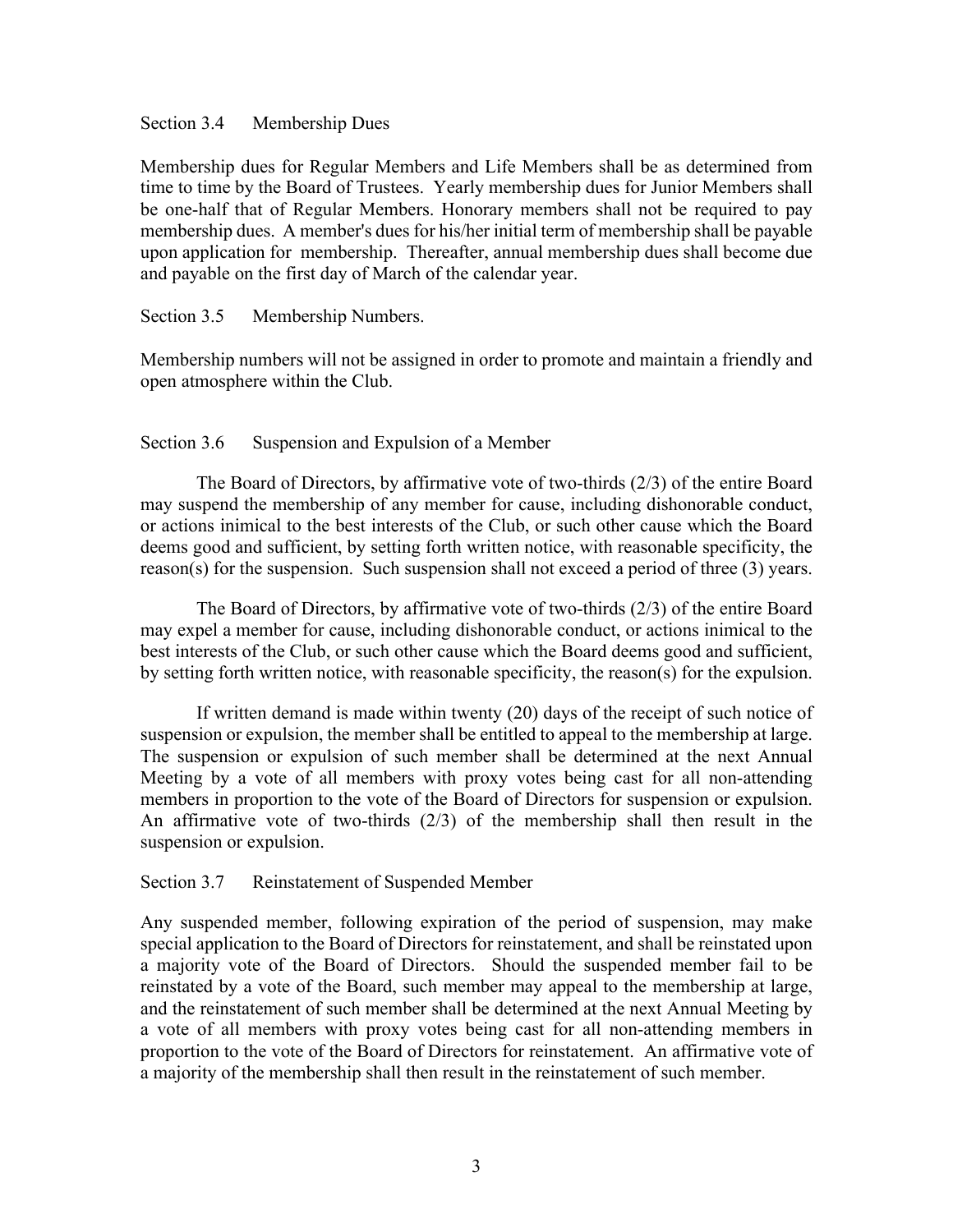# Section 3.8 Reinstatement of Expelled Member

After a period of five (5) years, any expelled member may make special application to the Board of Directors for reinstatement as a Provisional Member, and shall be reinstated upon an affirmative vote of two-thirds (2/3) of the entire Board. Should the expelled member fail to be reinstated by a vote of two-thirds (2/3) of the entire Board, such member may appeal to the membership at large, and the reinstatement of such member shall be determined at the next Annual Meeting by a vote of all members with proxy votes being cast for all non-attending members in proportion to the vote of the Board of Directors for reinstatement. expulsion. An affirmative vote of two-thirds (2/3) of the membership shall then result in the provisional reinstatement of such member. Provisional membership by reason of this section shall automatically, and without prejudice, convert to a Regular Membership status after a period of two (2) years. A member expelled for a second time under section 3.6 shall not be eligible for reinstatement as a provisional member.

#### Article IV

# (Meetings of the Members)

Section 4.1 Annual Meeting

The official Annual Meeting shall be held during and in conjunction with the annual convention of the Club in fourth quarter of each calendar year at such hour and place as the Board of Trustees shall determine. Notice of the date, time and place of every annual meeting of the Club shall be published in the C4 Newsletter at least thirty (30) days before the date of such meeting, including a notice of any material issue(s) to be addressed at the meeting – materiality to be determined solely by the President.

Section 4.2 Unofficial Meetings

A meeting may be organized by the Board of Trustees to be held in conjunction with the annual ANA World of Money convention at such hour and place as the President shall determine.

Section 4.3 Regional Meetings

Regional meetings or gatherings may be held by the Regional VP at any time and at any convenient location within the Region.

Section 4.4 Special Meetings of the Members

A special meeting of the Club may be called by any three (3) members of the Board or on written request of the President or whenever fifty (50) voting members of the Club, in good standing, shall make a written request to the President for the same, specifying the object of the meeting. Members of the Club shall be notified of any special meeting of the Club by advance notice in writing which shall be sent by mail at least fifteen (15) days before the time set for the meeting. The notice of the special meeting of the Club shall include an agenda of the matters to be considered. The notices may be sent to the addresses as shown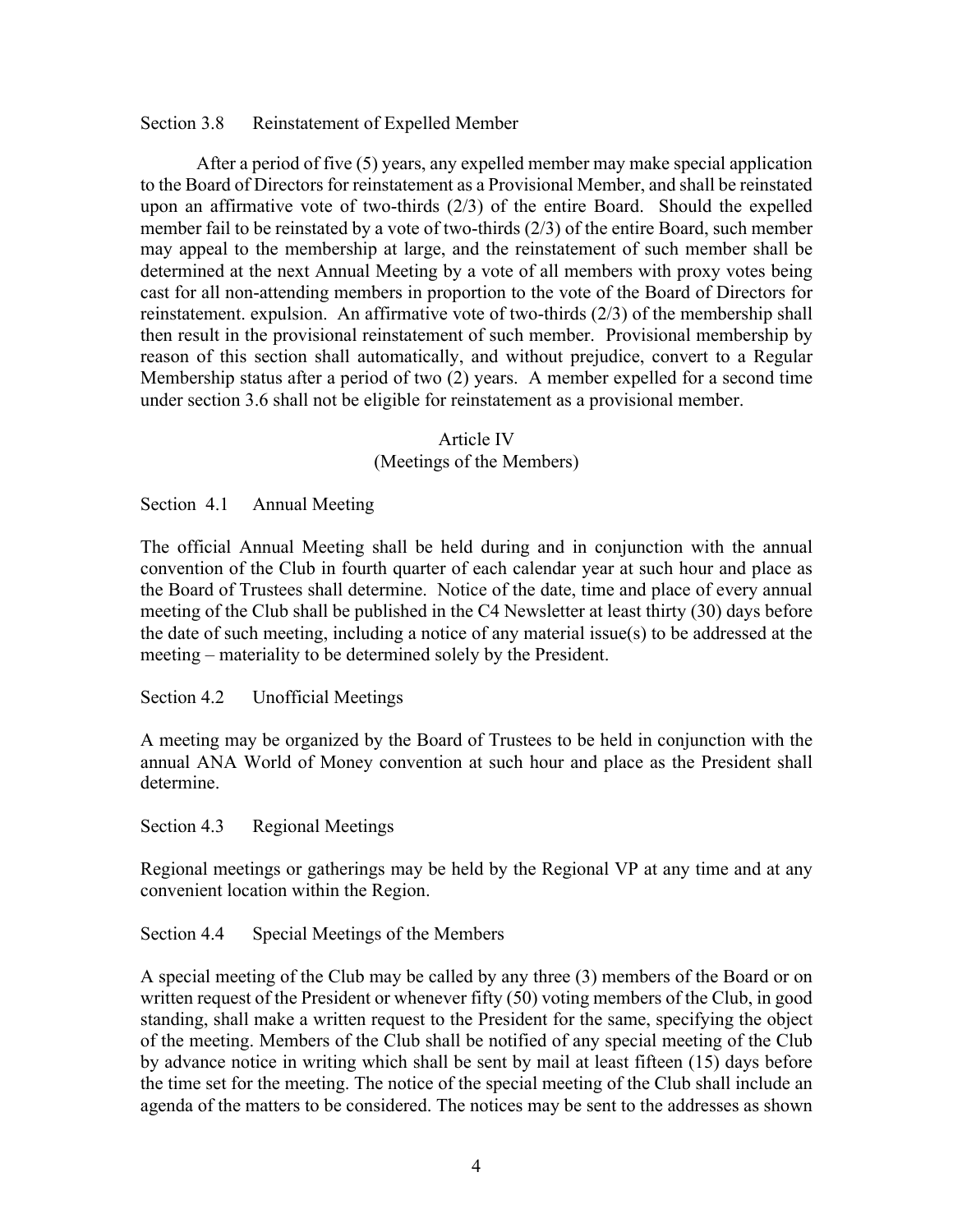on the records of the Club.

Section 4.4 Voting

At all annual and special meetings of the Club, all questions shall be determined by a majority of votes cast by the members present in person or by proxy, except as otherwise required by statute or these by-laws. Every member in good standing shall have the right to vote at any annual or special meeting of the Club in person or by proxy, and shall have one vote for each question presented for vote. Cumulative voting shall not be allowed. A proxy shall be in writing and shall be signed by the member; however, an emailed proxy from a member's email account shall constitute a signed proxy. No member is required to provide a proxy.

Section 4.5 Minutes

Minutes of each Annual Meeting shall be published in the next available issue of the C4 Newsletter. Minutes from any special meeting, regional meetings and unofficial gatherings shall be published, only if submitted.

# Article V (Officers)

Section 5.1 Elected Officers

The elected officers of this Club shall be comprised of a President, a Vice-President, a Secretary, a Treasurer and nine (9) Regional Vice-Presidents. The Board can, at its discretion and with a majority vote, add or delete the number of Regional Vice-Presidents to best suit the ever changing needs of the Club.

Section 5.2 Duties of Officers

(1) President. The President of the Board shall having the following responsibilities, duties and powers:

(a) The President of the Board shall preside over the Annual Meeting of the Club and at all meetings of the Board.

(b) The President shall enforce all laws and regulations of the Club.

(c) Subject only to the authority of the Board, the President shall have general charge and supervision over, and responsibility for, the business and affairs of the Club. The President shall perform such other duties as shall be imposed upon him or her by resolution of the Board.

(d) The President may vote on any motion brought before the Board.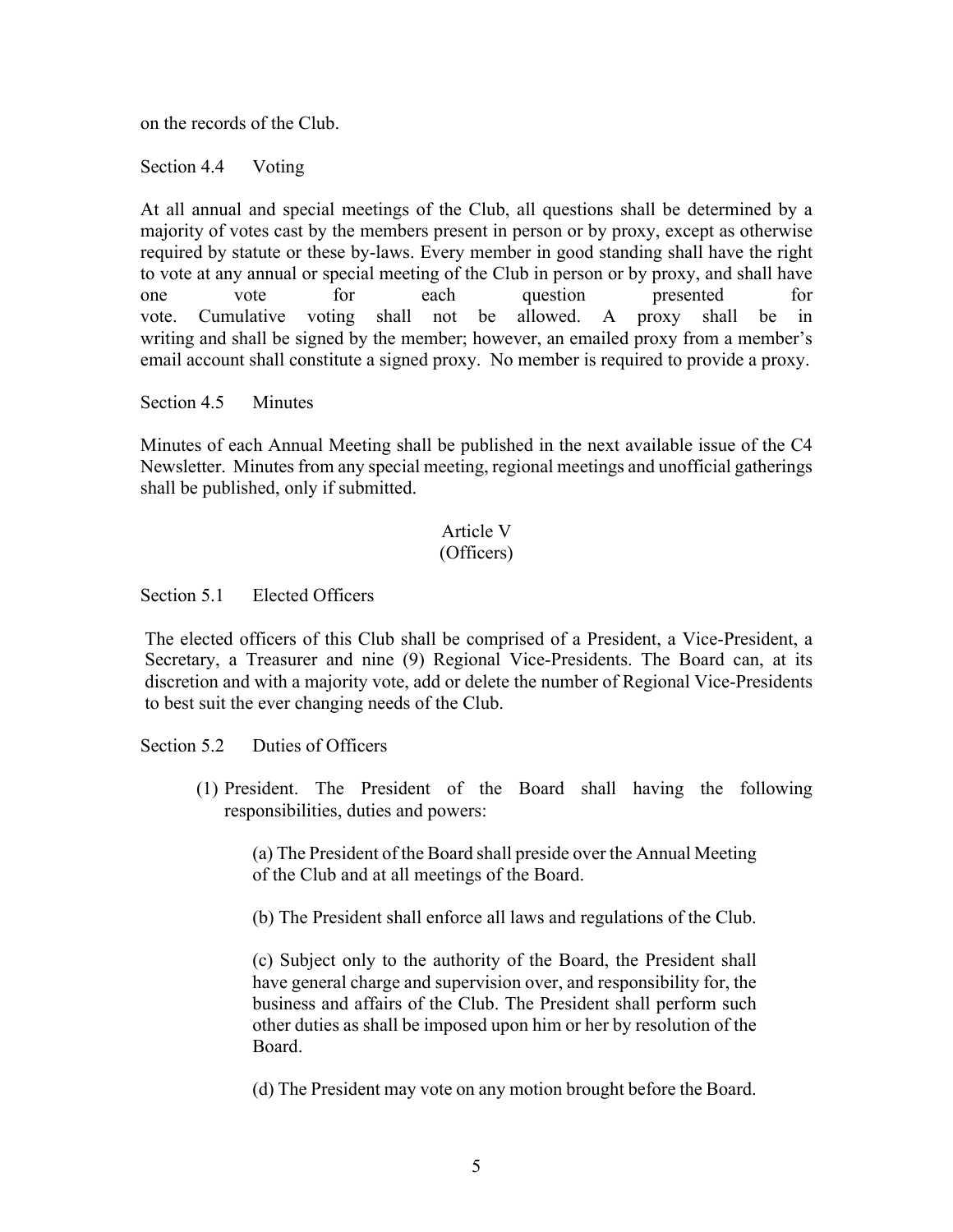In the event that there is a tie vote including the vote of the President, the President's vote shall decide the issue.

(e) The President shall have the power, at the direction of the Board, to enter into and execute, in the name of the Club, all contracts or other instruments.

(f) The President shall have the power, at the direction of the Board, to disperse and deposit funds and otherwise bind the Club in all legal matters.

(g) The President shall have the general powers and duties of management usually vested in the office of president of a corporation.

(h) The President shall occupy, after his/her term as President expires, the position of Immediate Past President until his successor President leaves office.

(i) The President shall be responsible for conducting the biannual elections to the Board of Trustees; however, the President may delegate this task to the Secretary or the Treasurer.

(i) The President shall perform other duties specifically proscribed in these by-laws.

- (2) Vice President. The Vice President shall, in the absence of the President or the inability of the President to act, perform the duties of the office of President and shall have such authority and perform such other duties as the Board of Trustees and/or the President shall prescribe or assign from time to time.
- (3) Secretary. The Secretary shall be responsible for maintaining the books and records of the organization. The Secretary shall keep the minutes of the annual meeting. The Secretary shall prepare the minutes for publication in the C4 Newsletter. The Secretary shall conduct the official correspondence of the Club. He/she shall also be responsible for sending out all notices to members when required by these by-laws. The Secretary shall keep the records, books, documents and papers relating to the Club in such place as shall be designated by the Board. The Secretary shall perform such other duties as may be assigned to him or her by direction of the Board.
- (4) Treasurer. The Treasurer shall keep account of all moneys received by him/her and deposit same in the name of the Club in such depository as shall be designated by the Board. The Treasurer shall not pay out or disburse any of the money of the Club except in such manner and for such purposes as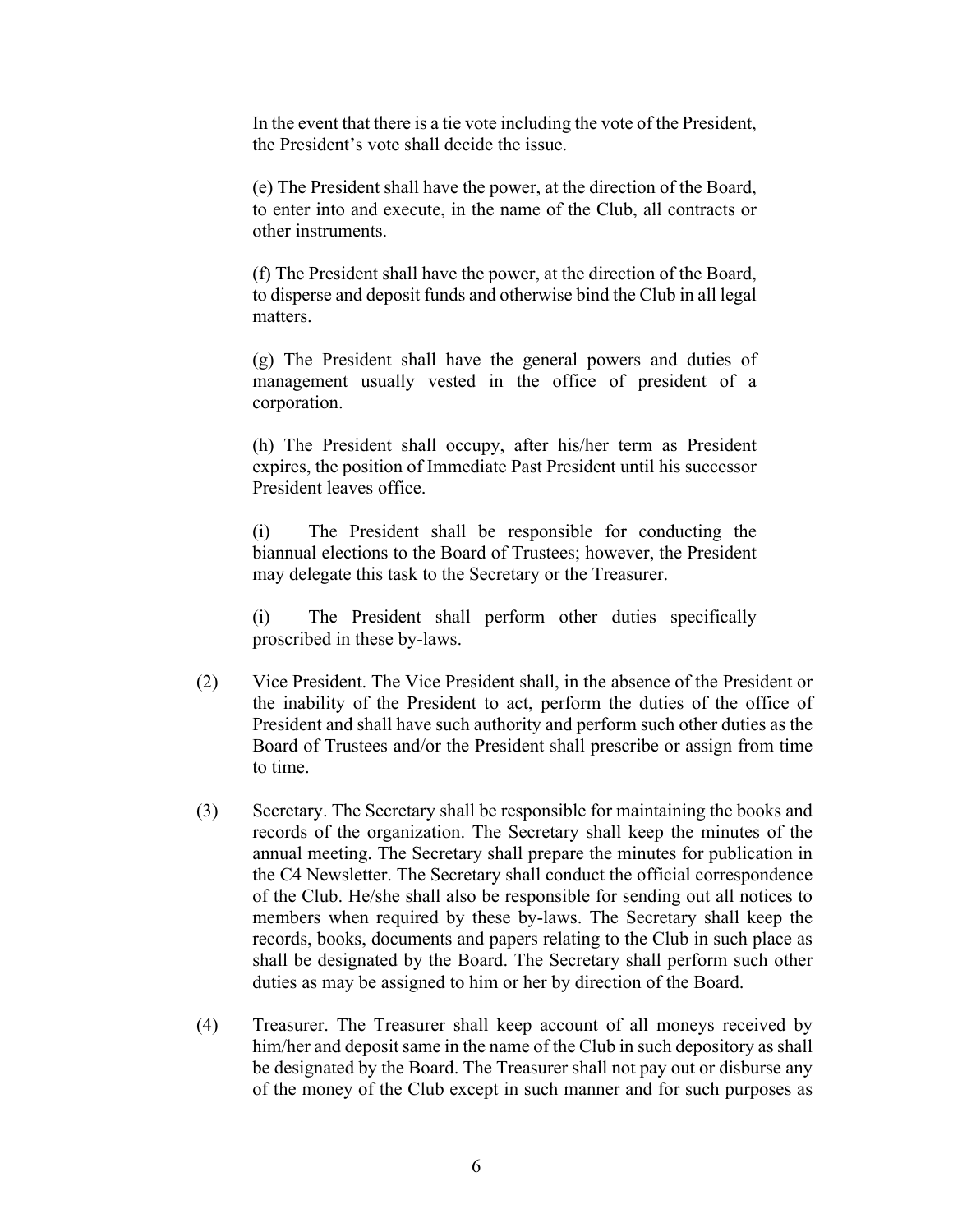shall be directed by the President. The Treasurer shall serve as Membership Chairman in the receipt of, and billing for, dues. At each annual meeting of the Board, the Treasurer shall make a statement of the financial condition of the Club and shall submit a detailed report of the financial condition of the Club for the preceding fiscal year.

(5) Regional Vice-Presidents. The regional Vice-Presidents shall coordinate the efforts of the Club in their appointed region. Each Vice-President shall report to the President and to the membership on the happenings in that region. Each Vice-President shall act as the ambassador of the Club in his/her area.

Section 5.3 Term of Office

All terms of office shall be for a period of two (2) years. Each officer elected shall hold office until his or her successor shall be duly elected and installed.

Section 5.4 Immediate Past President

The Immediate Past President shall serve in the capacity of "Advisor to the Board" for the newly elected officers.

Section 5.5 Eligibility to Hold Office

Any Regular or Life Member in good standing shall be eligible to be an officer. No individual shall simultaneously hold more than one (1) elected office.

Section 5.6 Indemnification of the Board

The Club shall indemnify any officer for actions taken on behalf of the Club and in accordance with his/her job description, provided, however, such actions were not the result of malfeasance.

# Article VI

# (Elections)

Section 6.1 Election

The election of officers shall be held during the first week of October of every even numbered calendar year. Installation of the elected officers shall occur at the Annual Meeting.

Section 6.2 Potential Candidates

Potential candidates who wish to be elected as an officer of the Club may submit a written request, at least ninety (90) days prior to the scheduled election date, that their name be added to the official ballot.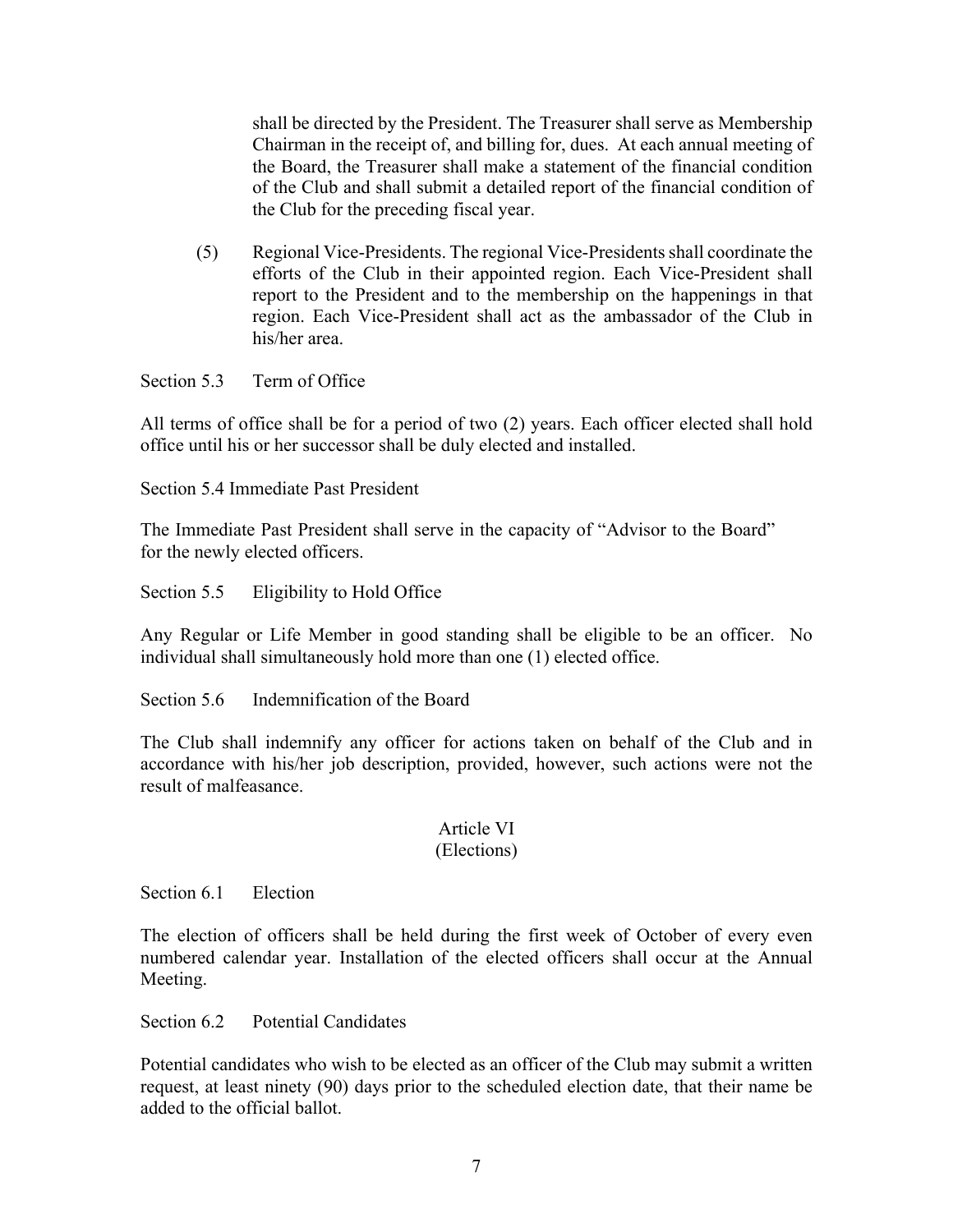Any member in good standing may nominate another such member for any officer position by submitting such nomination to the Secretary. The Secretary shall query the nominee as to his/her willingness to accept the nomination, and if accepted, that nominee shall be added to the ballot.

# Section 6.3 Names of Candidates

The names of all candidates and the official ballot form shall be mailed to all members, along with the closing date for receiving completed official ballot forms. Notice listing the names of all candidates shall be mailed to all members no later than sixty (60) days prior to the scheduled election.

Section 6.4 Eligibility to Vote

Any Regular or Life Member in good standing shall be eligible to vote in the election of officers and shall have one (1) vote for each officership position to be filled.

Section 6.5 Voting by Mail.

Voting shall be by mail. All votes cast shall be sent to the Secretary of the Club, at an address to be provided on the ballot.

Section 6.6 Unopposed Election

If any candidate for office is unopposed in an election and no mail votes are received for such candidate, the Club Secretary shall cast a vote for such candidate and he/she shall be deemed elected by the membership of the Club.

Section 6.7 Inspectors.

The ballots received and all questions touching upon the qualifications of voters shall be determined by disinterested inspector(s) appointed by the President, who shall require prospective inspector(s) to certify to him/her their disinterested status. The inspector(s) shall count and tabulate the results of the election. Such inspector(s) shall not be candidates for any contested office.

Section 6.8 Results.

The inspectors shall file, in writing with the Secretary of the Club the results of the election. Results of the election shall be published in the *C4 Newsletter* after the election.

# Article VII (Board of Trustees)

Section 7.1 Management.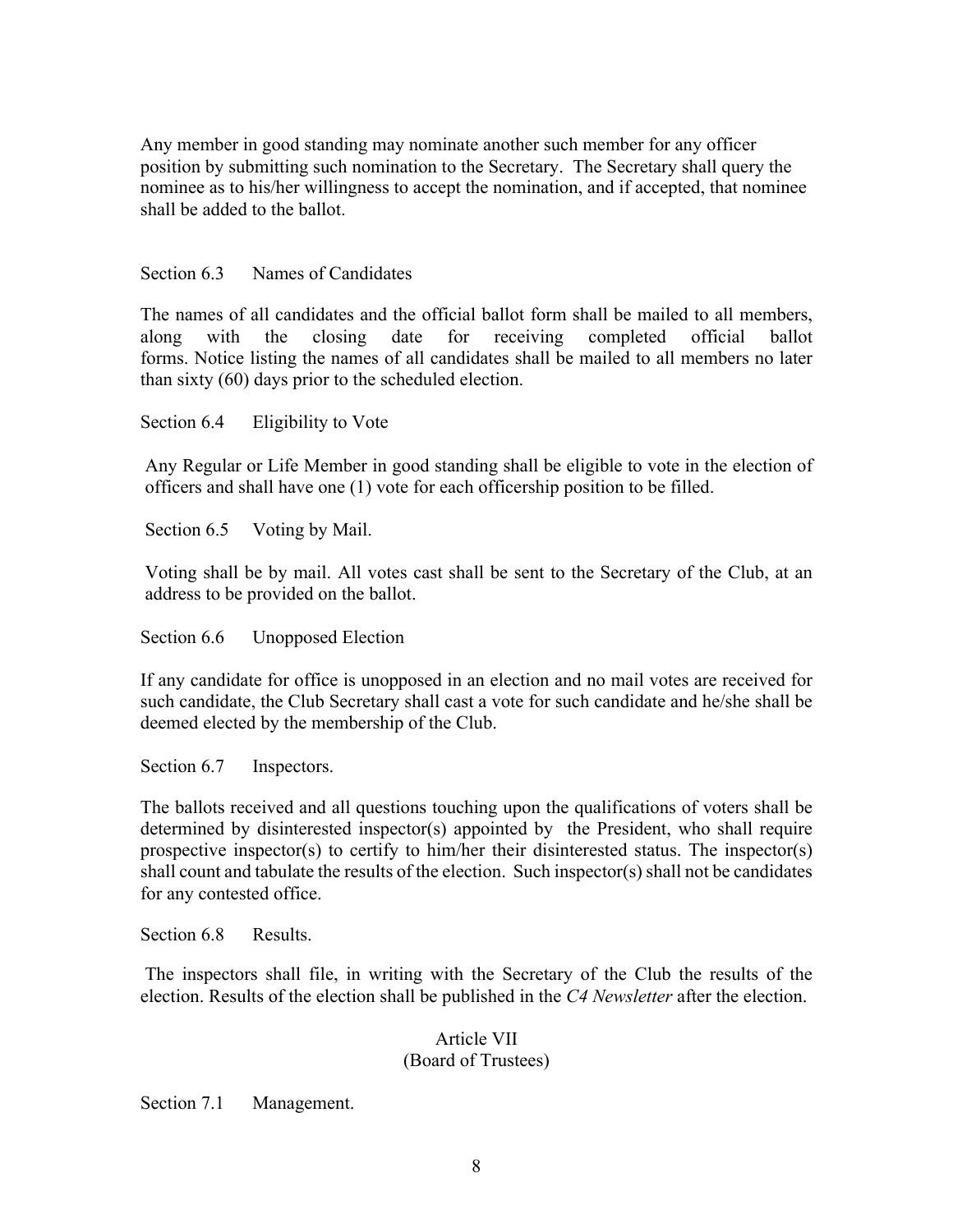The affairs of the Club shall be managed by the Board of Trustees. The Board of Trustees shall provide advice and consent for all actions of the President.

Section 7.2 Constitution of the Board of Trustees

The Board shall consist of all elected officers and the immediate past president of the Club. At their discretion, the Board of Trustees may designate additional non-voting members of the Board, provided that any such non-voting member must be a Member in good standing. Any such non-voting member of the Board may participate in all Board activities. Notice of any such designation of non-voting members shall be provided by the President to the Secretary for inclusion in the records of the Club.

Section 7.3 Qualifications

Any member in good standing shall be eligible to be a trustee. Members of the Board do not need to be residents of the state of incorporation.

# Article VIII (Meetings of the Board)

Section 8.1 Annual Meeting

The official Annual Meeting of the Board of Trustees shall be held during and in conjunction with the annual convention of the Club in fourth quarter of each calendar year at such hour and place as the Board of Trustees shall determine.

Section 8.2 Quorum

A majority of the Board, excluding non-voting members, shall constitute a quorum at any meeting. A quorum must be present in order to conduct business. However, a majority of those present may adjourn the meeting from time to time without further notice.

Section 8.3 Voting by the Board

At all meetings of the Board at which a quorum is present, all questions shall be determined by a majority of votes cast by the Trustees present in person or by proxy, except as otherwise required by statute or these by-laws. A proxy shall be in writing and shall be signed by the Trustee; however, a proxy emailed by a Trustee to the Board shall be considered signed..

Section 8.4 Action Without a Meeting

The Board may act without a meeting if, prior or subsequent to such action, each member of the Board shall consent in writing to such action. Such written consent or consents shall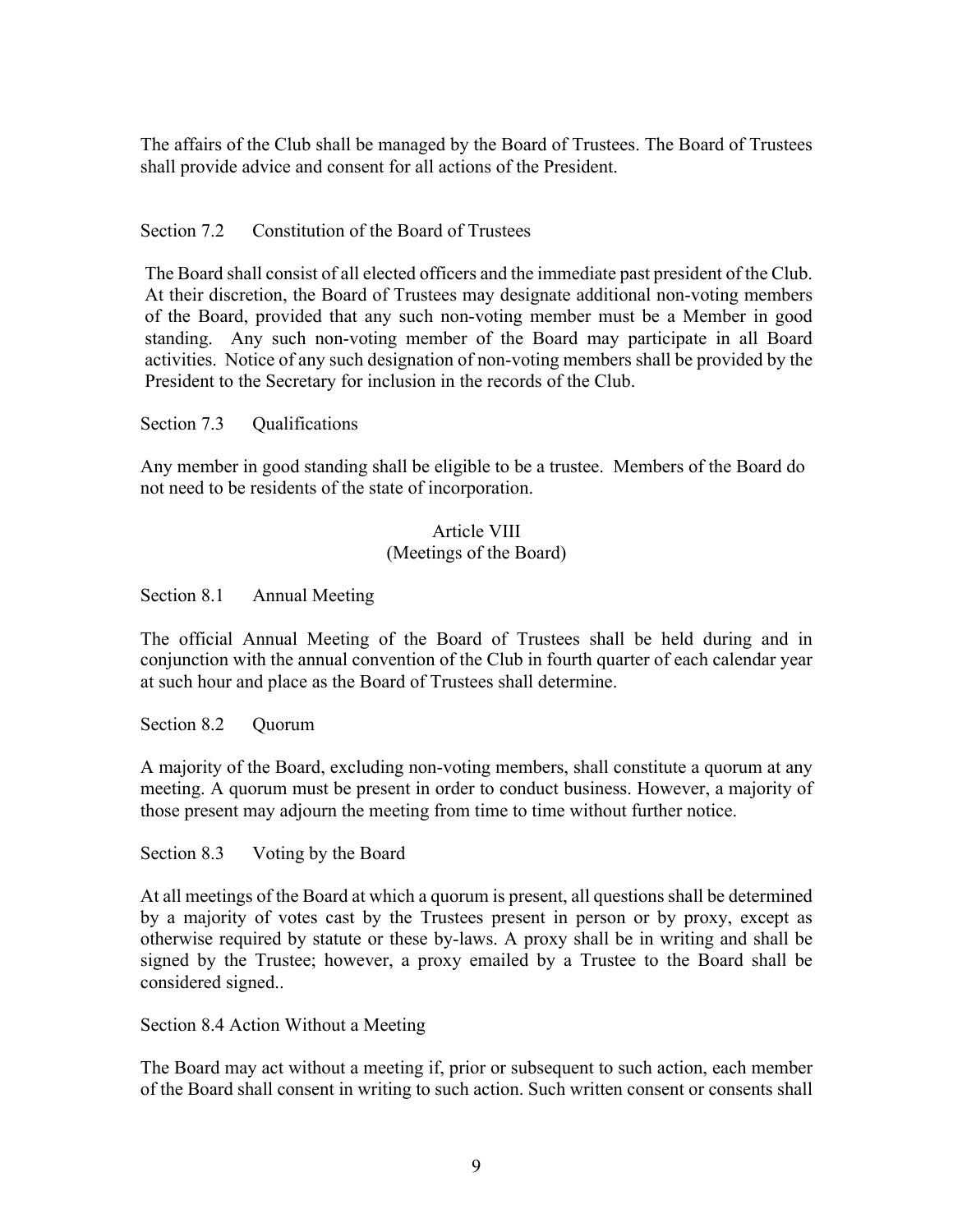be filed in the Clubs minute book. An electronically sent communication may be considered written consent.

Section 8.5 Electronic Participation in Board Meetings

A member may participate in Board meetings electronically (e.g., video-teleconferencing, telephonic, internet) provided such electronic means are available.

# Article IX (Removal and Resignation of Officers)

Section 9.1 Removal

Officers of the Club may be removed at any time, if it is determined that the best interests of the Club would be served thereby. Officers elected by the membership may not be removed except by a majority vote of the membership. However, the authority of any officer to act as an officer may be suspended by the Board for cause. The removal of an officer shall be without prejudice to his or her contract rights, if, any. Election of an officer shall not of itself create contract rights.

Section 9.2 Presidential Vacancy

Should the President be unable to perform his or her duties for whatever reason, the Vice-President shall fill the vacancy until the next election of officers.

Section 9.3 Vacancy in Office other than President

Should any elected officer, other than the President, be unable to complete his or her term of office, whether by reason of death, resignation or removal, a replacement shall be appointed by the President, with the two-thirds (2/3) consent of the remaining Board. The member appointed to the vacant Board position shall hold office for the remainder of the term of the office vacated and until his successor is elected.

> Article X (Amendment and Effect of By-Laws)

Section 10.1 Effect of By-Laws

These by-laws are subject to the provisions of the New Jersey Business Corporation Act and the Corporations Certificate of Incorporation, as it may be amended from time to time. If any provision in these by-laws is inconsistent with a provision in that Act or the Certificate of Incorporation, the provision of that Act or the Certificate of Incorporation shall govern.

# Section 10.2. Amendments

Amendments to the by-laws may be made only at the annual meeting, by a two-thirds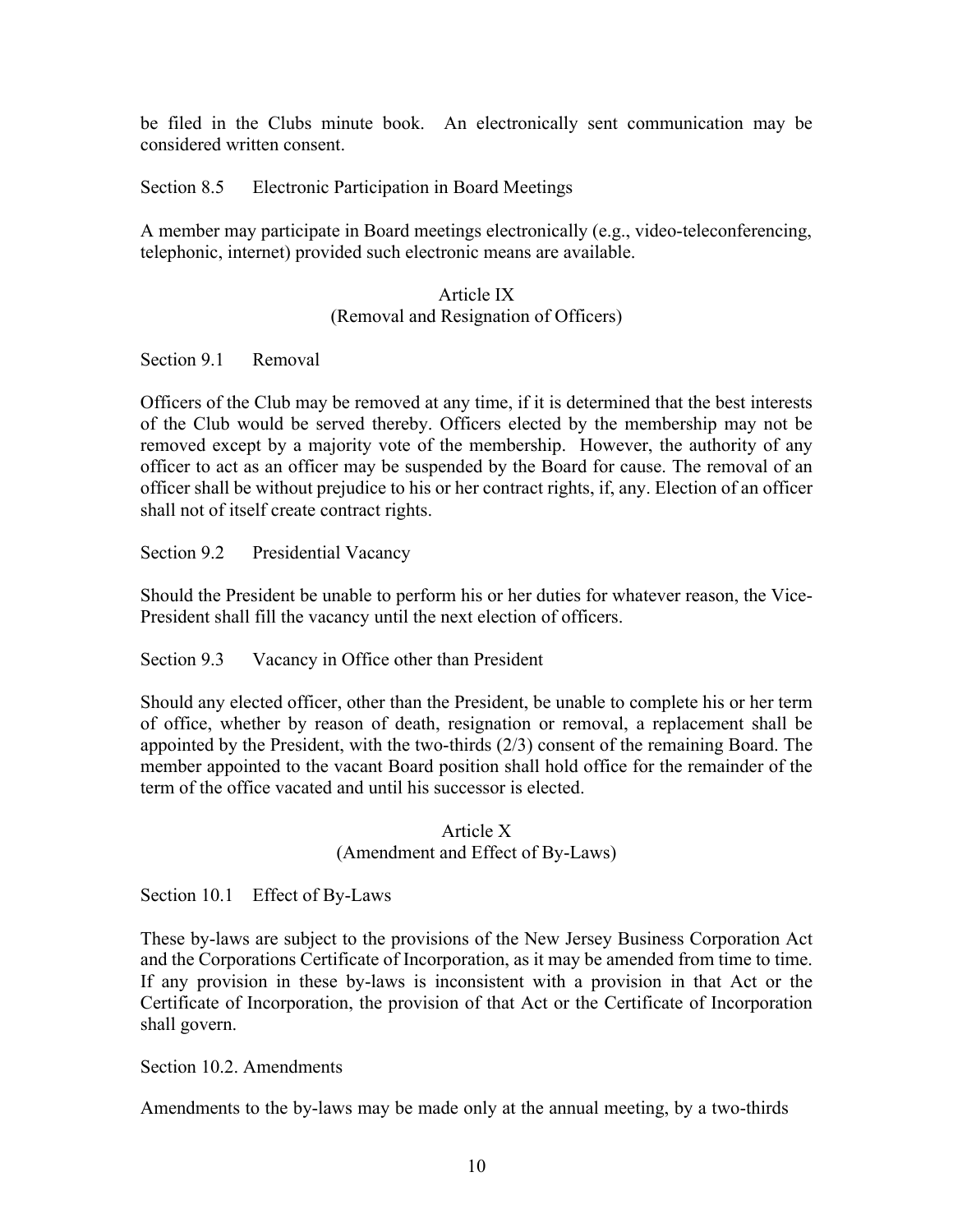(2/3) vote of all members voting, provided that written notice of the proposed amendments shall have been submitted to the Board of Trustees, approved by a majority vote of the whole Board, and been published in the C4 Newsletter at least 30 days prior to the Annual Meeting.

# Article XI (Miscellaneous Provisions)

Section 11.1 Committees

For the better execution of their powers and duties, the Board may, by resolution of a majority of the Board, authorize or empower the President to authorize the appointment from their own number, or from the members of the Club, such committees as occasion may require and the Board or the President may deem necessary, and the Board or the President shall define the duties thereof and same shall be published as part of the Club's minutes in the next available C4 Newsletter. Each such committee shall submit a report of its activities to the Board prior to the Annual Meeting. All committees shall function in accordance with the rules and procedures established by the Board. All committees may exercise such authority of the Board as may from time to time be delegated to them except for the following:

(1)The determination of policy questions;

(2) The making, altering, or repeal of any by-laws;

(3) The election or appointment of any Trustee or removal of any officer or Trustee;

(4) The submission to members of any action requiring approval of members;

(5) The amendment or repeal of any resolution previously adopted by the Board of Trustees.

Section 11.2 Publication of Newsletter

The Club shall publish a newsletter on a quarterly basis. The Editor of the *C4 Newsletter* shall be a volunteer, but must be a member in good standing. Copies of the C4 Newsletter will be provided to every member in good standing.

Section 11.3 Library

The Club shall establish and maintain a Library for exclusive use of members in good standing and others by Board authorization. The Librarian shall be a volunteer, but must be a member in good standing.

Section 11.4 Waiver of Notice

Any notice required by these by-laws, by the Certificate of Incorporation, or by the New Jersey Business Corporation Act may be waived in writing by any person entitled to notice. The waiver or waivers may be executed either before or after the event with